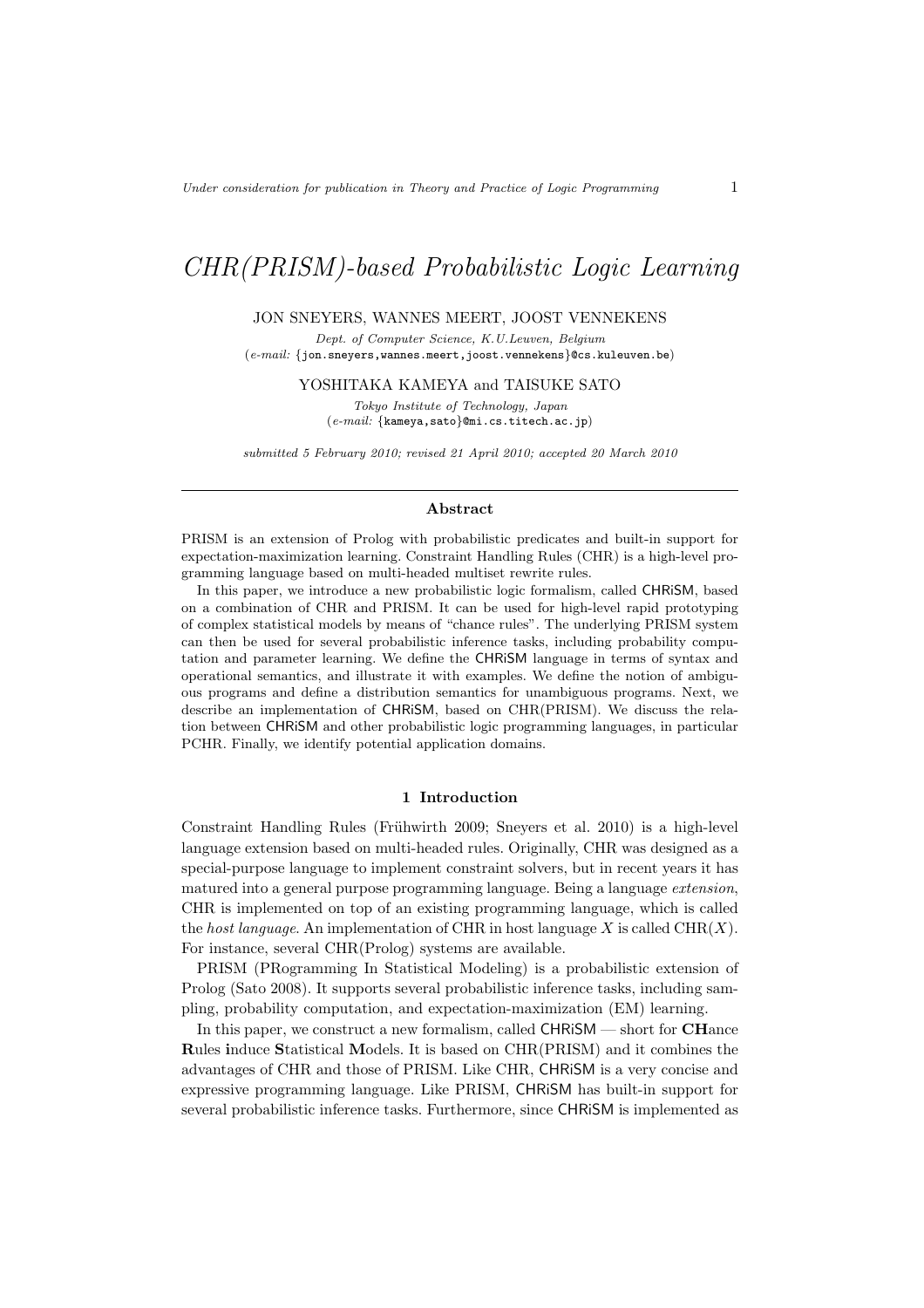a translation to CHR(PRISM) — which itself is translated to PRISM and ultimately Prolog — CHRiSM rules can be freely mixed with CHR rules and Prolog clauses.

This paper is based on an earlier workshop paper (Sneyers et al. 2009). Although it is mostly self-contained, some familiarity with CHR and PRISM is recommended.

We use  $\uplus$  for multiset union,  $\subseteq$  for multiset subset, and  $\bar{\exists}_A B$  to denote  $\exists x_1, \ldots, x_n$ : B, with  $\{x_1, \ldots, x_n\} = vars(B) \setminus vars(A)$ , where  $vars(A)$  are the (free) variables in A; if A is omitted it is empty (so  $\exists B$  denotes the existential closure of B).

# 2 Syntax and Semantics of CHRiSM

In this section we define CHRiSM. The syntax is defined in Section 2.1 and the (abstract) operational semantics is defined in Section 2.2. Finally, in Section 2.3 the notion of observations is introduced.

# 2.1 Syntax and Informal Semantics

A CHRISM program  $P$  consists of a sequence of *chance rules*. Chance rules rewrite a multiset S of data elements, which are called (CHRiSM) constraints (mostly for historical reasons). Syntactically, a constraint  $c(X_1, \ldots, X_n)$  looks like a Prolog predicate: it has a functor c of some arity n and arguments  $X_1, \ldots, X_n$  which are Prolog terms. The multiset S of constraints is called the *constraint store* or just *store*. The initial store is called the *query* or *goal*, the final store (obtained by exhaustive rule application) is called the answer or result.

Chance rules. A chance rule is of the following form:

```
P ?? Hk \ Hr <=> G | B.
```
where P is a probability expression (as defined below), Hk is a conjunction of (kept head) constraints, Hr is a conjunction of (removed head) constraints, G is a guard condition (a Prolog goal to be satisfied), and B is the body of the rule. If Hk is empty, the rule is called a *simplification* rule and the backslash is omitted; if Hr is empty, the rule is called a *propagation* rule and it is written as "P ?? Hk  $==$ >  $G \mid B$ ". If both Hk and Hr are non-empty, the rule is called a *simpagation* rule. The guard G is optional; if it is removed, the "|" is also removed. The body B is recursively defined as a conjunction of CHRiSM constraints, Prolog goals, and probabilistic disjunctions (as defined below) of bodies.

Intuitively, the meaning of a chance rule is as follows: If the constraint store S contains elements that match with the head of the rule (i.e. if there is a matching substitution  $\theta$  such that  $(\theta(Hk) \cup \theta(Hr)) \subseteq S$ , and furthermore, the guard G is satisfied, then we can consider rule application. The subset of S that corresponds to the head of the rule is called a rule instance. Depending on the probability expression P, the rule instance is either ignored or it actually leads to a rule application. Every rule instance may only be considered once.

Rule application has the following effects: the constraints matching Hr are removed from the constraint store, and then the body B is executed, that is, Prolog goals are called and CHRiSM constraints are added into the store.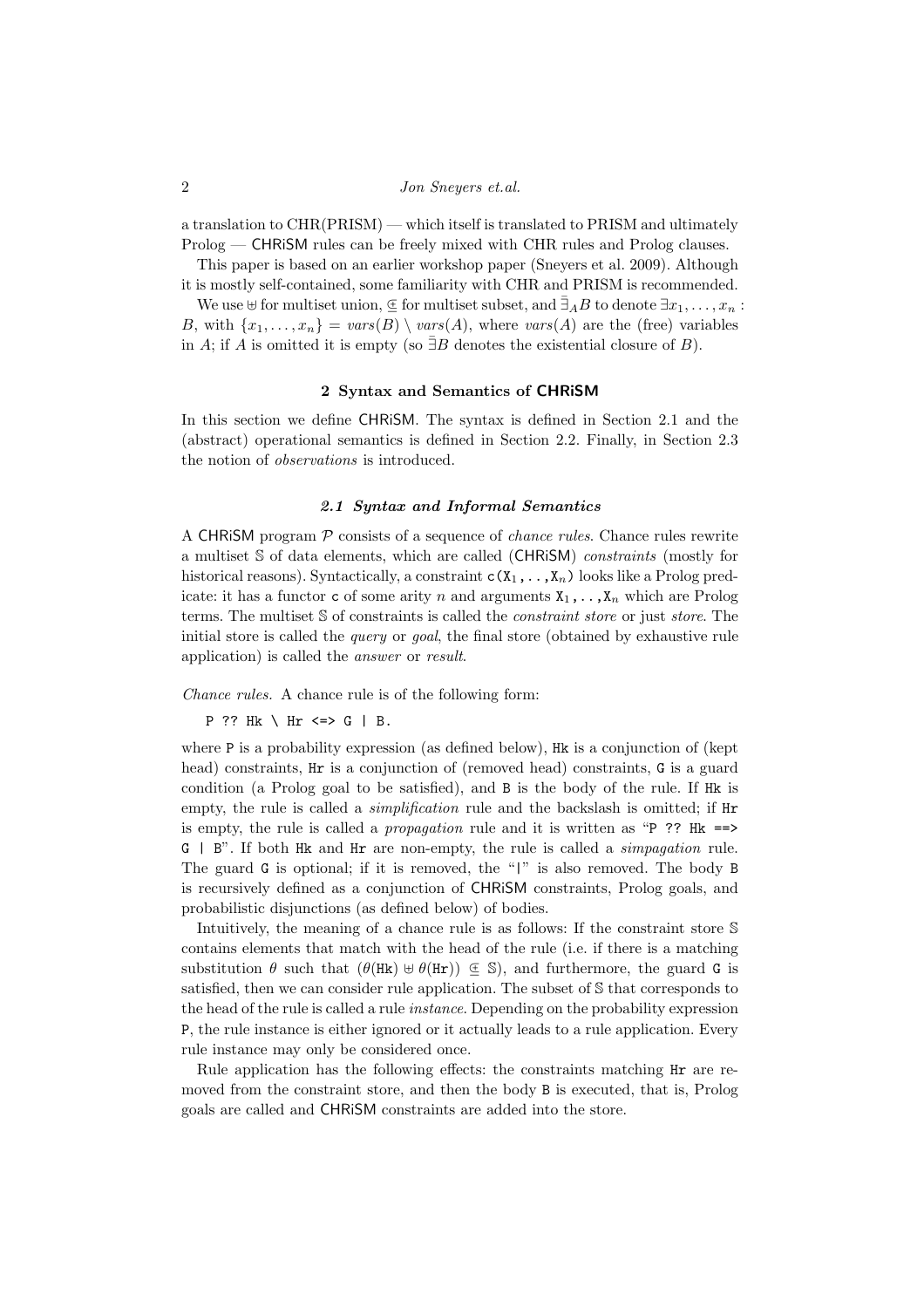Probability expressions. A probability expression P is one of the following:

- A number from 0 to 1, indicating the probability that the rule fires. A rule of the form 1 ?? ... corresponds to a regular CHR rule; the "1 ??" may be dropped. A rule of the form 0 ?? ... is never applied.
- An expression of the form  $eval(E)$ , where E is an arithmetic expression (in Prolog syntax). It should be ground when the rule is considered (otherwise a runtime instantiation error occurs). The evaluated expression indicates the probability that the rule fires.
- An experiment name. This is a Prolog term which should be ground when the rule is considered. The probability distribution is unknown. Initially, unknown probabilities are set to a uniform distribution (0.5 in the case of rule probabilities). They can be changed manually using PRISM's set\_sw/2 builtin, or automatically using PRISM's EM-learning algorithm.

The arguments of the experiment name can include conditions, which are of the form "cond C". Such arguments are evaluated at runtime and replaced by either "yes" or "no", depending on whether call(C) succeeded or failed. These conditions are just syntactic sugar, so we may ignore them w.l.o.g. For example, the rule "foo(cond A>B) ?? c(A,B)  $\leq$  a" is syntactic sugar for "foo(X) ??  $c(A,B) \iff (A>B \to X=yes ; X=no) | d".$ 

• Omitted (so the rule starts with "??"): this is a shorthand for a fresh zeroarity experiment name.

Probabilistic disjunction. The body B of a CHRiSM rule may contain probabilistic disjunctions. There are two styles:

- LPAD-style probabilistic disjunctions (Vennekens et al. 2004) of the form "D1:P1 ; ... ; Dn:Pn", where a disjunct Di is chosen with probability Pi. The probabilities should sum to 1 (otherwise a compile-time error occurs).
- CHRiSM-style probabilistic disjunctions of the form "P ?? D1 ; ... ; Dn", where  $P$  is an experiment name determining the probability distribution.

The LPAD-style probabilistic disjunctions can be seen as a special case of CHRiSMstyle disjunctions for which the experiment name is implicit and the distribution is given and fixed. Unlike CHR<sup>∨</sup> disjunctions, which create a choice point, both kinds of probabilistic disjunctions are committed-choice: once a disjunct is chosen, the choice is not undone later. However, when later on in a derivation the same experiment is sampled again, the result can of course be different.

# 2.2 Operational Semantics

The abstract operational semantics of a CHRISM program  $P$  is given by a statetransition system that resembles the abstract operational semantics  $\omega_t$  of CHR (Sneyers et al. 2010). The execution states are defined analogously, except that we additionally define a unique failed execution state which is denoted by " $fail'$ " (because we don't want to distinguish between different failed states). We use the symbol  $\omega_t^{??}$  to refer to the abstract operational semantics of CHRiSM.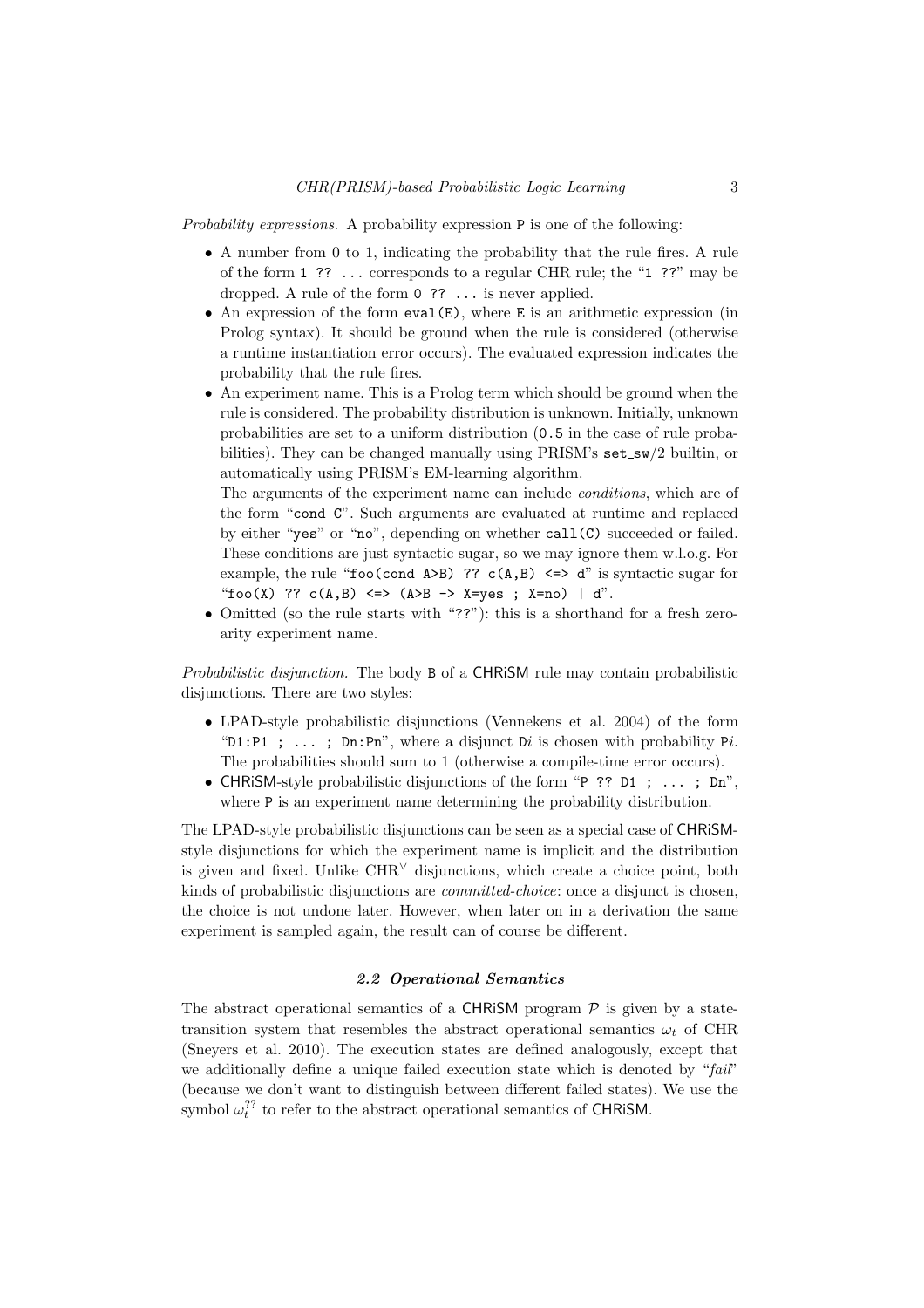1. Fail.  $\langle \{b\} \uplus \mathbb{G}, \mathbb{S}, \mathbb{B}, \mathbb{T} \rangle_n \geq \frac{1}{\mathcal{D}}$  $\Rightarrow$  fail where b is a built-in (Prolog) constraint and  $\mathcal{D}_{\mathcal{H}} \models \neg \exists (\mathbb{B} \land b)$ . 2. Solve.  $\langle \{b\} \uplus \mathbb{G}, \mathbb{S}, \mathbb{B}, \mathbb{T}\rangle_n \stackrel{1}{\longrightarrow}$  $\overrightarrow{P}$   $\langle \mathbb{G}, \mathbb{S}, b \wedge \mathbb{B}, \mathbb{T} \rangle_n$ where b is a built-in (Prolog) constraint and  $\mathcal{D}_{\mathcal{H}} \models \bar{\exists}(\mathbb{B} \wedge b)$ . 3. Introduce.  $\langle \{c\} \uplus \mathbb{G}, \mathbb{S}, \mathbb{B}, \mathbb{T}\rangle_n \stackrel{1}{\longrightarrow}$  $\overrightarrow{P}$   $\langle \mathbb{G}, \{c\#n\} \cup \mathbb{S}, \mathbb{B}, \mathbb{T} \rangle_{n+1}$ where  $c$  is a CHRiSM constraint. 4. Probabilistic-Choice.  $\langle \{d\} \uplus \mathbb{G}, \mathbb{S}, \mathbb{B}, \mathbb{T}\rangle_n \succ^{\overline{p_i}} \langle \{d_i\} \uplus \mathbb{G}, \mathbb{S}, \mathbb{B}, \mathbb{T}\rangle_n$ where d is a probabilistic disjunction of the form  $d_1:p_1$ ; ...;  $d_k:p_k$  or of the form P ??  $d_1$  ; ...;  $d_k$ , where the probability distribution given by P assigns the probability  $p_i$  to the disjunct  $d_i$ . 5. Maybe-Apply.  $\langle \mathbb{G}, H_1 \uplus H_2 \uplus \mathbb{S}, \mathbb{B}, \mathbb{T} \rangle_n$ 5; 3 5; 3  $\frac{1-p}{\gamma}$  $\frac{p}{p} \langle \mathbb{G}, H_1 \uplus H_2 \uplus \mathbb{S}, \mathbb{B}, \mathbb{T} \cup \{h\} \rangle_n$  $\langle \mathbb{G}, H_1 \uplus H_2 \uplus \mathbb{S}, \mathbb{B}, \mathbb{T} \rangle_n \stackrel{p}{\longrightarrow}$  $\overrightarrow{P}$   $\langle B \uplus \mathbb{G}, H_1 \uplus \mathbb{S}, \theta \wedge \mathbb{B}, \mathbb{T} \cup \{h\} \rangle_n$ where the r-th rule of  $P$  is of the form P ??  $H'_1 \nightharpoonup H'_2 \iff G \mid B$ ,  $\theta$  is a matching substitution such that  $chr(H_1) = \theta(H'_1)$  and  $chr(H_2) = \theta(H'_2)$ ,  $h = (r, id(H_1), id(H_2)) \notin \mathbb{T}$ , and  $\mathcal{D}_\mathcal{H} \models \mathbb{B} \to \exists_{\mathbb{B}} (\theta \wedge G)$ . If P is a number, then  $p = P$ . Otherwise  $p$  is the probability assigned to the success branch of  $P$ .

Fig. 1. Transition relation  $\rightarrowtail_{\overline{P}}$  of the abstract operational semantics  $\omega_t^{?}$  of CHRiSM.

### Definition 2.1 (identified constraint)

An *identified* constraint  $c\#i$  is a CHRISM constraint c associated with some unique integer i. This number serves to differentiate between copies of the same constraint. We introduce the functions  $chr(c\#i) = c$  and  $id(c\#i) = i$ , and extend them to sequences and sets in the obvious manner, e.g.,  $id(S) = \{i | c \# i \in S\}.$ 

# Definition 2.2 (execution state)

An execution state  $\sigma$  is a tuple  $\langle \mathbb{G}, \mathbb{S}, \mathbb{B}, \mathbb{T} \rangle_n$ . The goal  $\mathbb{G}$  is a multiset of constraints to be rewritten to solved form. The *store* S is a set of *identified* constraints that can be matched with rules in the program  $P$ . Note that  $chr(S)$  is a multiset although  $S$  is a set. The *built-in store*  $\mathbb B$  is the conjunction of all Prolog goals that have been called so far. The *history*  $\mathbb T$  is a set of tuples, each recording the identifiers of the CHRiSM constraints that fired a rule and the rule number. The history is used to prevent trivial non-termination: a rule instance is allowed to be considered only once. Finally, the counter  $n \in \mathbb{N}$  represents the next free identifier.

We use  $\sigma, \sigma_0, \sigma_1, \ldots$  to denote execution states and  $\Sigma^{\text{CHR}}$  to denote the set of all execution states. We use  $\mathcal{D}_{\mathcal{H}}$  to denote the theory defining the host language (Prolog) built-ins and predicates used in the CHRiSM program. For a given CHR program P, the transitions are defined by the binary relation  $\rightarrowtail\!\!\!\!\!\rightarrow$   $\subset \Sigma^{\rm CHR} \times \Sigma^{\rm CHR}$ shown in Figure 1. Every transition is annotated with a probability.

Execution proceeds by exhaustively applying the transition rules, starting from an initial state (root) of the form  $\langle Q, \emptyset, true, \emptyset \rangle$  and performing a random walk in the directed acyclic graph defined by the transition relation  $\rightarrowtail_{\mathcal{P}}$ , until a leaf node is reached, which is called a final state. We consider only terminating programs (finite transition graphs). Given a path from an initial state to the state  $\sigma$ , we define the probability of  $\sigma$  to be the product of the probabilities along the path.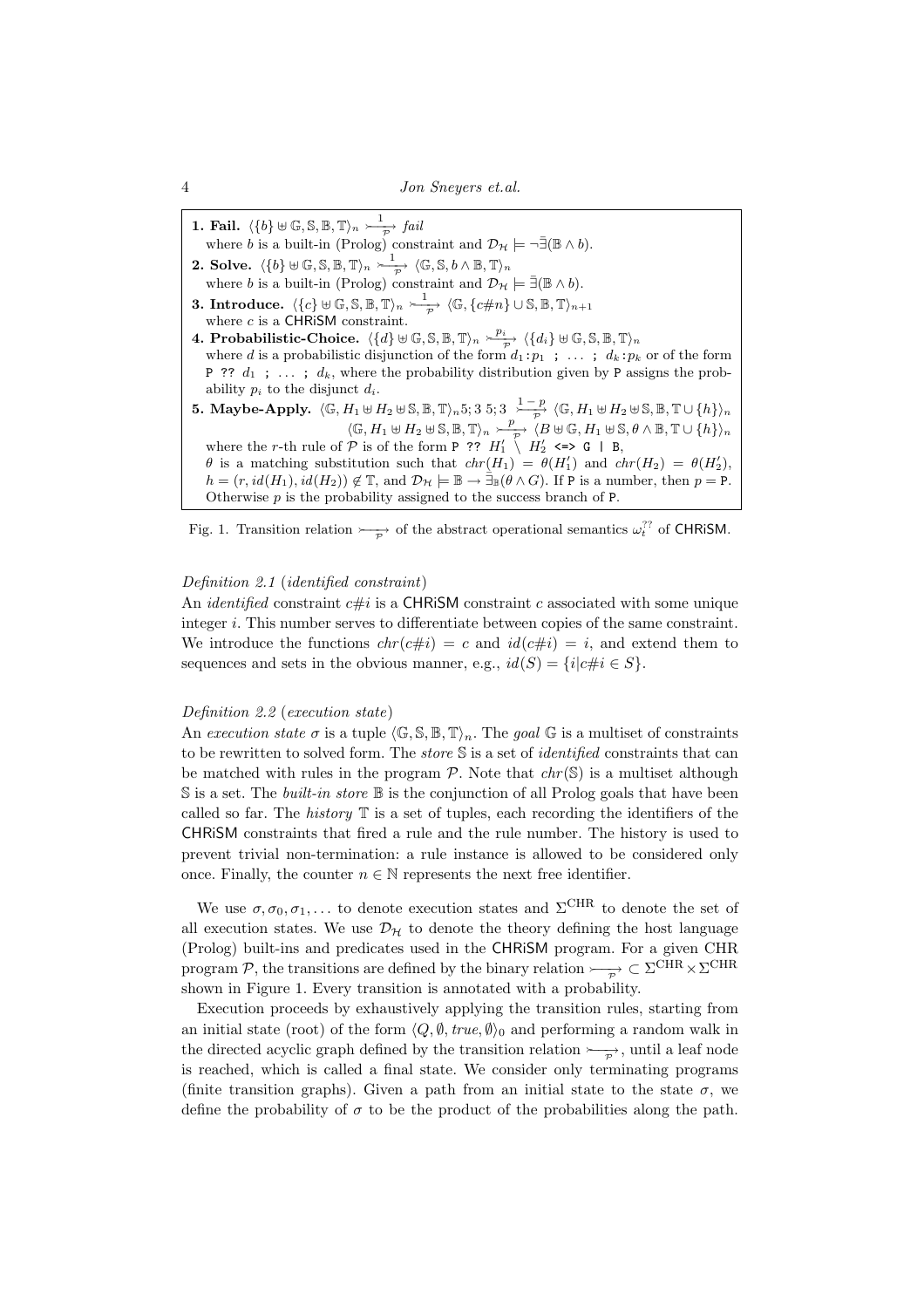We use  $\sigma_0 \xrightarrow{p}$  $\sum_{\mathcal{P}}^* \sigma_k$  to denote a series of  $k \geq 0$  transitions

$$
\sigma_0 \xrightarrow{\frac{p_1}{p}} \sigma_1 \xrightarrow{\frac{p_2}{p}} \sigma_2 \xrightarrow{\frac{p_3}{p}} \dots \xrightarrow{\frac{p_k}{p}} \sigma_k
$$

where  $p = \prod_{i=1}^{k} p_i$  if  $k > 0$  and  $p = 1$  otherwise. If  $\sigma_0$  is an initial state and  $\sigma_k$  is a final state, then we call such a series of transitions a derivation of probability p. We define a function *prob* to give the probability of a derivation:  $prob(\sigma_0 \frac{p}{\sigma^2})$  $\overrightarrow{p}^*$   $\sigma_k$ ) = p.

Note that if all rule probabilities are 1 and the program contains no probabilistic disjunctions — i.e. if the CHRiSM program is actually just a regular CHR program — then the  $\omega_t^{\gamma}$ ? semantics boils down to the  $\omega_t$  semantics of CHR.

# 2.3 Full and Partial Observations

A full observation  $Q \leq => \mathbf{A}$  denotes that there exist a series of probabilistic choices such that a derivation starting with query Q results in the answer A. A partial observation  $\mathbb{Q}$  ==> A denotes that an answer for query  $\mathbb{Q}$  contains at least A: in other words,  $Q \implies A$  holds iff  $Q \leq P$  B with  $A \subseteq B$ .

Definition 2.3 (observation)

A full observation is of the form  $\Omega \leq 2$  A, where  $\Omega$  and A are conjunctions of constraints. Given a program  $P$ , a full observation refers to derivations of the form

$$
\langle Q, \emptyset, \mathit{true}, \emptyset \rangle_0 \rightarrow_{\overrightarrow{P}}^{\mathit{P}} \langle \emptyset, A', \mathbb{B}, \mathbb{T} \rangle_n \rightarrow_{\overrightarrow{P}}
$$

such that  $A = chr(A')$ . A partial observation is of the form  $Q \implies A$ . It refers to derivations of the above form, such that  $A \nsubseteq chr(A')$ .

We also allow "negated" CHRiSM constraints in the right hand side: Q ===> A,∼N is a shorthand for Q <==> B with A  $\text{ } \in \text{ } B$  and N  $\notin \text{ } B \setminus$  A.

The following PRISM built-ins can be used to query a CHRiSM program:

- sample Q : probabilistically execute the query Q;
- prob  $\mathbb Q$   $\iff$  A : compute the probability that  $\mathbb Q$   $\iff$  A holds, i.e. the chance that the choices are such that query Q results in answer A;
- prob  $Q \implies A :$  compute the probability that an answer for Q contains A;
- learn(L) : perform EM-learning based on a list L of observations

In observation lists, the syntax "n times X" or "count  $(X, n)$ " can be used to denote that observation  $X$  occurred  $n$  times. This is simply a shorthand for repeating the same observation  $(X)$  a number of times  $(n)$ .

### 3 Example programs

As a first toy example, consider the following CHRiSM program for tossing a coin:

toss  $\le$  > head: 0.5 ; tail: 0.5.

The query "sample toss" results in "head" or "tail", with 50% chance each. The query "sample toss,toss" has four possible outcomes, each with 25% chance: "head,head", "head,tail", "tail,head", and "tail,tail".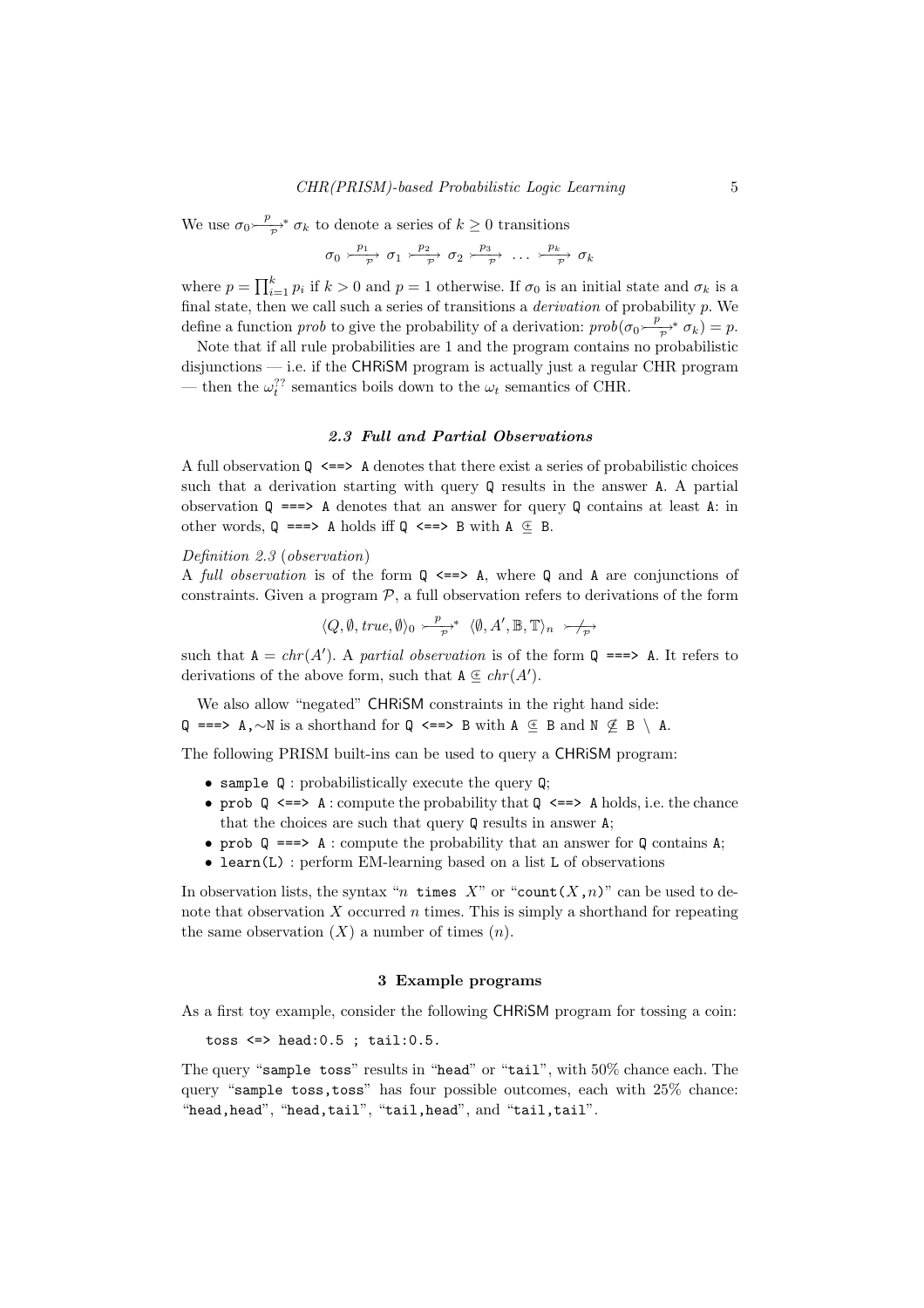6 Jon Sneyers et.al.



Fig. 2. A derivation tree for the rock-paper-scissors example.

Note that observations are not sensitive to the order in which the result is given. As a result, the query "prob toss, toss <==> head, tail" returns a probability of 50%, because the outcome "tail,head" also matches the observation.

### 3.1 Rock-paper-scissors

Consider the following CHRiSM program simulating "rock-paper-scissors" players:

```
player(P) <=> choice(P) ?? rock(P) ; scissors(P) ; paper(P).
rock(P1), scissors(P2) ==& winner(P1).scissors(P1), paper(P2) ==& winner(P1).
paper(P1), rock(P2) == > winner(P1).
```
We assume that each player has his own fixed probability distribution for choosing between rock, scissors, and paper. This is denoted by using  $choice(P)$  as the probability expression for the choice in the first rule: the probability distribution depends on the value of P and thus every player has his own distribution. However, these distributions are not known to us. By default, the unknown probability distributions for, say, tom and jon are therefore both set to the uniform distribution, which implies, among other things, that each player should win one third of the time (cf. Figure 2). Here is a possible interaction:

```
?- sample player(tom),player(jon)
player(tom),player(jon) <==> rock(jon),rock(tom).
?- sample player(tom),player(jon)
player(tom),player(jon) <==> rock(jon),paper(tom),winner(tom).
?- prob player(tom),player(jon) ===> winner(tom)
Probability of player(tom),player(jon)===>winner(tom) is: 0.333333
```
Now suppose that we watch 100 games, and want to use our observations to obtain a better model of the playing style of both players. If we can fully observe these games, then this is easy: we can just use the frequency with which each player played rock, paper or scissors as an estimate for the probability of him making that particular move. The situation becomes more difficult, however, if the games are only partly observable. For instance, suppose that we do not know which moves the players made, but are only told the final scores: tom won 50 games, jon won 20, and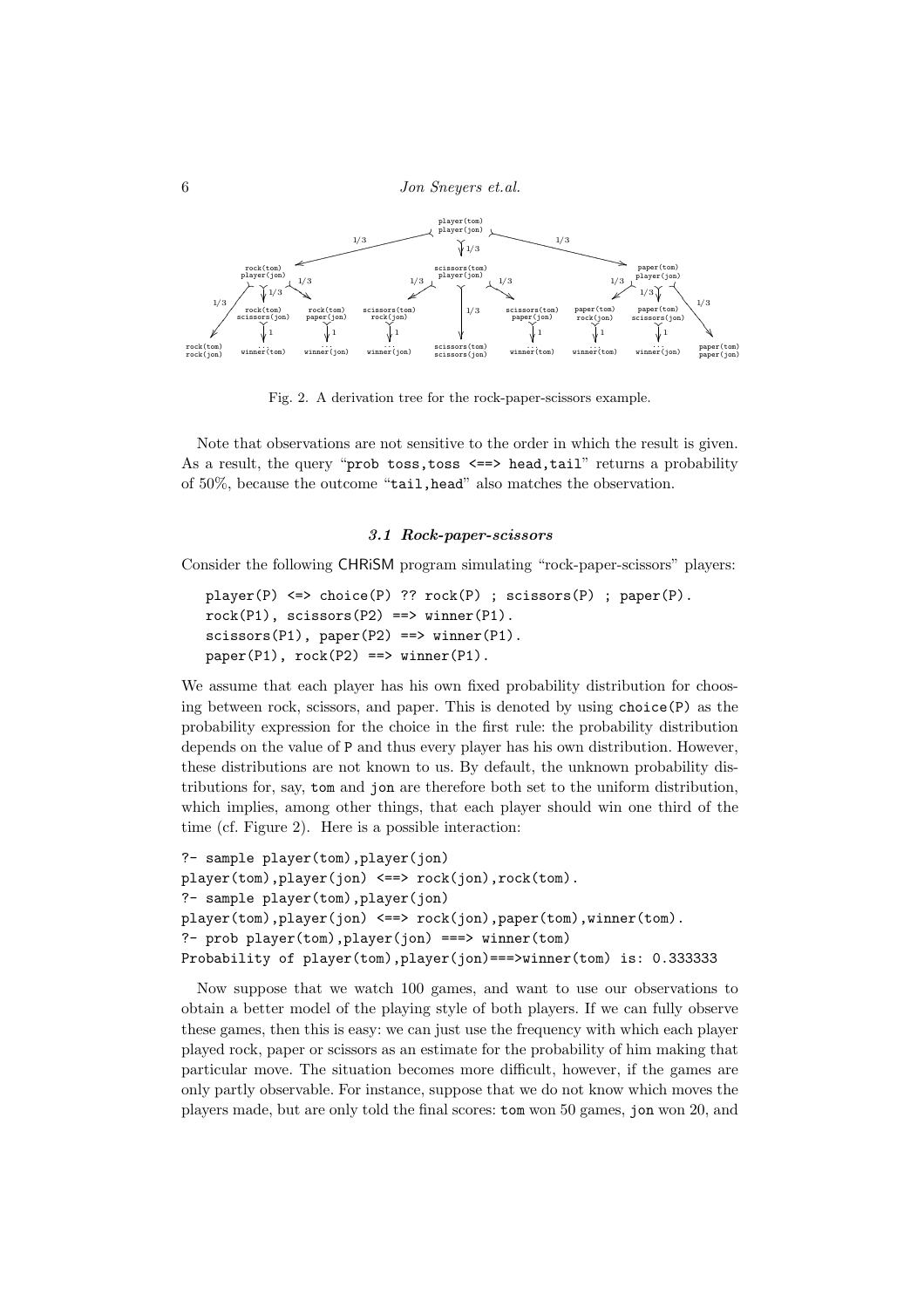30 games were a tie. Deriving estimates for the probabilities of individual moves from this information is less straightforward. For this reason, PRISM comes with a built-in implementation of the EM-algorithm for performing parameter estimation in the presence of missing information (Kameya and Sato 2000). We can use this algorithm to find plausible corresponding distributions:

```
| ?- learn([ (50 times player(tom),player(jon) ===> winner(tom)),
            (20 times player(tom),player(jon) ===> winner(jon)),
(30 times player(tom),player(jon) ===> ∼winner(tom),∼winner(jon))])
```
The PRISM built-in show sw shows the learned probability distributions, which do

```
| ?- show_sw
Switch choice(jon): 1 (p: 0.60057) 2 (p: 0.06536) 3 (p: 0.33406)
Switch choice(tom): 1 (p: 0.08420) 2 (p: 0.20973) 3 (p: 0.70605)
| ?- prob player(tom),player(jon) ===> winner(tom)
Probability of player(tom),player(jon)===>winner(tom) is: 0.499604
```
indeed (approximately) lead to the observation frequencies, e.g.:

# 3.2 Random graphs

Suppose we want to generate a random directed graph, given its nodes. The following rule generates every possible directed edge with probability 50%:

0.5 ??  $node(A)$ ,  $node(B) == > edge(A, B)$ .

The above rule generates dense graphs; if we want to get a sparse graph, say with an average (out-)degree of 3, we can use the following rule. The auxiliary constraint nb nodes $(n)$  contains the total number of nodes n; the probability of the rule is such that each of the  $n(n-1)$  possible edges is generated with probability  $3/(n-1)$ , so on average it generates  $3n$  edges:

eval(3/(N-1)) ??  $nb\_nodes(N)$ ,  $node(A)$ ,  $node(B) == > edge(A, B)$ .

### 3.3 Bayesian networks

Bayesian networks are one of the most widely used kinds of probabilistic models. A classical example (Pearl 1988) of a Bayesian network is that describing the following alarm system. Suppose there is some probability that there is a burglary, and also that there is some probability that an earthquake happens. The probability that the alarm goes off depends on whether those events happen. Also, the probability that John calls the police depends on whether the alarm went off, and similarly for the probability that Mary calls.

This Bayesian network can be described in CHRiSM in a straightforward way:

```
go ==> ?? burglary(yes) ; burglary(no).
go ==> ?? earthquake(yes) ; earthquake(no).
burglary(B), earthquake(E) ==> B,E ?? alarm(yes) ; alarm(no).
A ?? alarm(A) == johncalls.
A ?? alarm(A) ==> marycalls.
```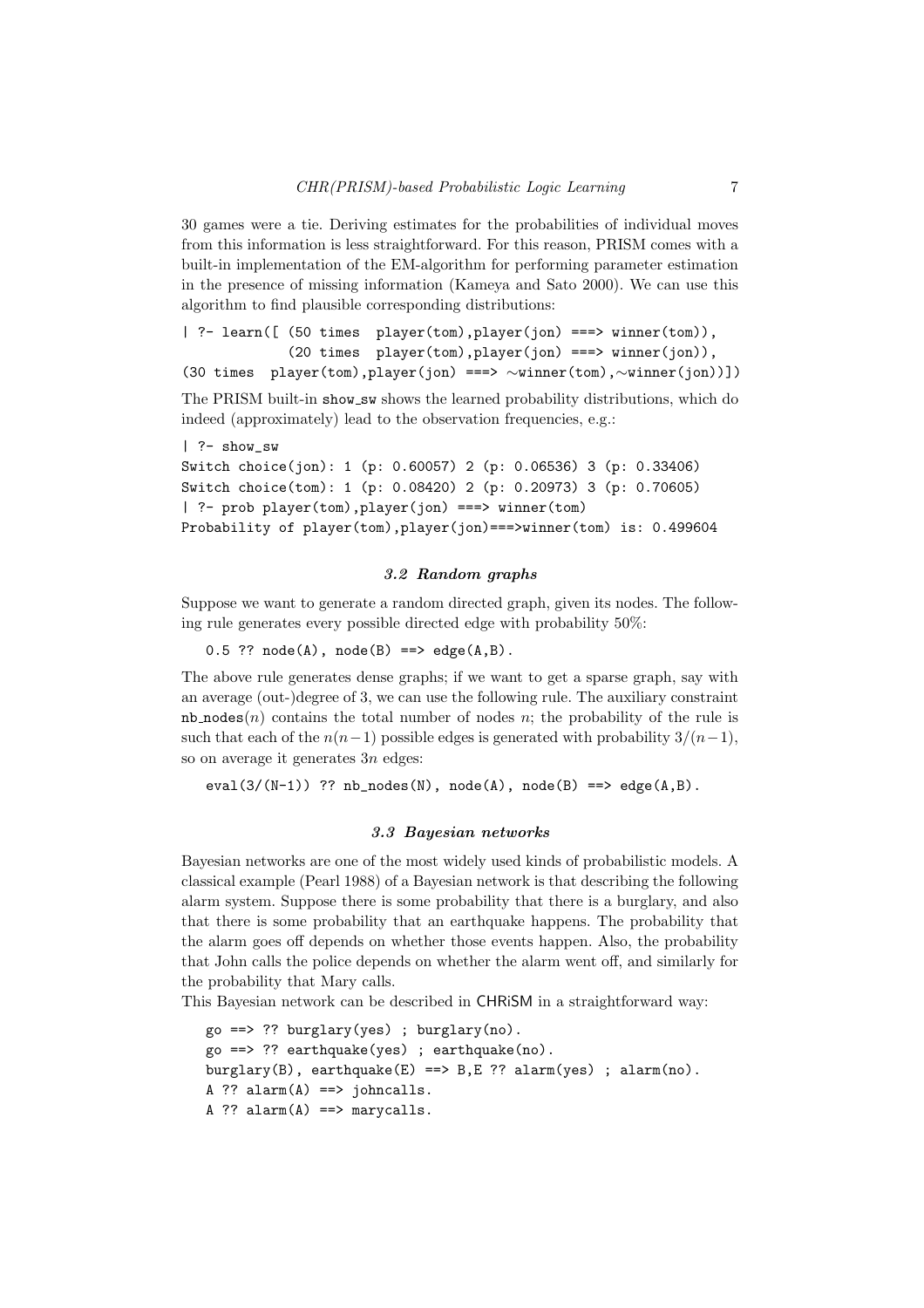The probability distributions can be estimated given full observations (e.g.,  $\gamma \propto \epsilon = 0$ ) go, burglary(no), earthquake(yes), alarm(yes), marycalls.), or given partial observations (e.g., go ===> johncalls, ∼marycalls.).

In this way, each Bayesian network can be represented in CHRiSM. We can derive the same information from it as can be derived from the network itself.

### 4 Ambiguity and a Distribution Semantics for CHRiSM

In addition to the very nondeterministic abstract operational semantics  $\omega_t^{??}$ , we can also define more deterministic instantiations of  $\omega_t^2$ , just like  $\omega_r$  and  $\omega_p$  are instantiations of  $\omega_t$  (see also (Sneyers and Frühwirth 2008)). In the current implementation of CHRiSM we use the "refined semantics of CHRiSM", defined analogously to (Duck et al. 2004). Of course CHRiSM can also be given a "priority semantics" (De Koninck et al. 2007) in order to get a more intuitive mechanism for execution control.

# 4.1 Instantiations of  $\omega_t^{\gamma}$ ?

Any CHRiSM system uses a (computable) execution strategy in the sense of (Sneyers and Frühwirth 2008). Note that in (Sneyers and Frühwirth 2008), an execution strategy completely fixes the derivation for a given input goal. In the context of CHRiSM this is no longer the case because of the probabilistic choices. However, we may assume that the derivation is fixed if the same choices are made. In other words, the only choice is in the probabilistic choices inside the transitions "Probabilistic **Choice**" and "**Maybe-Apply**"; there is no nondeterminism in choosing which  $\omega_t^2$ ? transition to apply next.

# Definition 4.1 (execution strategy)

An execution strategy fixes the non-probabilistic choices during an  $\omega_t^2$  derivation. Formally,  $-\frac{\epsilon}{\epsilon, \rho}$  is an execution strategy for a program  $\mathcal P$  if  $-\frac{\epsilon}{\epsilon, \rho} \subseteq \longrightarrow$  and for every execution state  $\sigma \in \Sigma^{\text{CHR}}$ , the set S of all transitions of the form  $\sigma \longrightarrow_{\xi, \mathcal{P}} \sigma'$ corresponds to at most one of the five types of transitions of  $\omega_t^{??}$ , that is, either

- $S = \emptyset$  and no  $\omega_t^{\gamma}$ ? transition is applicable;
- or  $S$  is a singleton corresponding to a **Fail**, **Solve** or **Introduce** transition;
- or  $S$  is a set of transitions corresponding to the **Probabilistic-Choice** transition for one specific disjunction;
- or S is a set of transitions corresponding to the **Maybe-Apply** transition for one specific rule instantiation.

It follows from this definition that for non-final states  $\sigma$ , the sum of the probabilities of all transitions from  $\sigma$  is one under any execution strategy. We use  $\sigma_0 \frac{p}{\sigma_0}$  $\frac{p}{\xi,\,\mathcal{P}}^* \,\sigma_k$ to denote a series of  $k \geq 0$  transitions

$$
\sigma_0 \xrightarrow{\quad p_1 \quad \ \ p_2 \quad \ \ } \sigma_1 \xrightarrow{\quad p_2 \quad \ \ } \sigma_2 \xrightarrow{\quad p_3 \quad \ \ } \dots \xrightarrow{\quad p_k \quad \ \ } \sigma_k
$$

where  $p = \prod_{i=1}^{k} p_i$  if  $k > 0$  and  $p = 1$  otherwise, as before.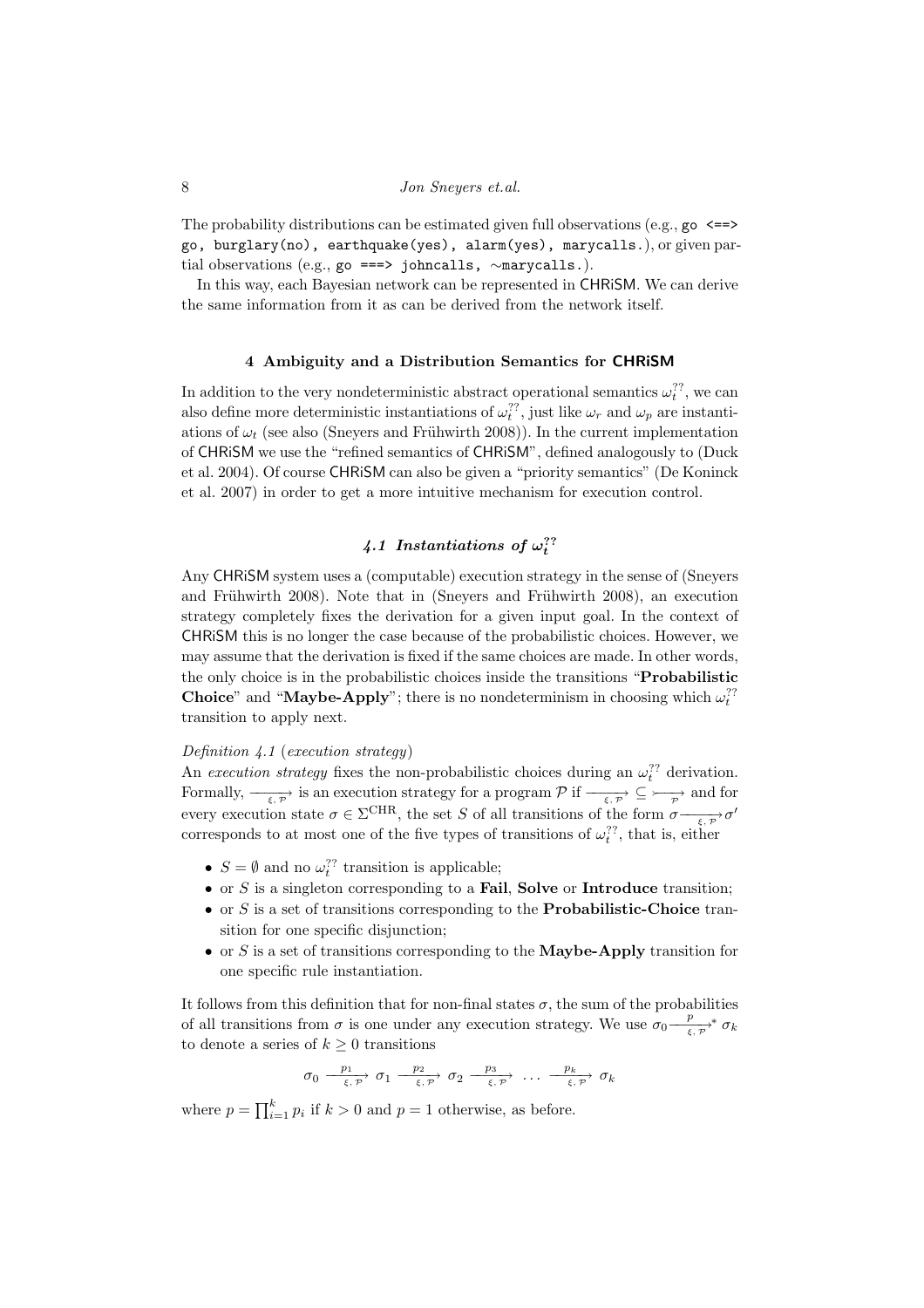### Definition 4.2 (strategy class)

A strategy class  $\Omega(\mathcal{P})$  is a set of execution strategies for  $\mathcal{P}$ . The strategy class  $\Omega_t^{\gamma}(\mathcal{P})$  is the set of all execution strategies for  $\mathcal{P}$ .

# 4.2 Distribution Semantics

Firstly, we define equivalence of execution states. We use a definition based on (Raiser et al. 2009) but adapted to our needs. Intuitively, we say two states are equivalent if the constraint stores are equal and the built-in stores are equivalent; we do not care about identifiers and propagation histories.

# Definition 4.3 (equivalent states)

Equivalence between execution states is the smallest equivalence relation  $\equiv$  s.t.:

- 1.  $\langle \mathbb{G}, \mathbb{S}, x = t \wedge \mathbb{B}, \mathbb{T} \rangle_n \equiv \langle \mathbb{G}, \mathbb{S}[x/t], x = t \wedge \mathbb{B}, \mathbb{T}' \rangle_{n'}$ 2.  $\langle \mathbb{G}, \mathbb{S}, x = t \wedge \mathbb{B}, \mathbb{T} \rangle_n \equiv \langle \mathbb{G}[x/t], \mathbb{S}, x = t \wedge \mathbb{B}, \mathbb{T}' \rangle_{n'}$ 3.  $\langle \mathbb{G}, \mathbb{S}, \mathbb{B}, \mathbb{T} \rangle_n \equiv \langle \mathbb{G}, \mathbb{S}', \mathbb{B}, \mathbb{T}' \rangle_{n'}$  if  $chr(\mathbb{S}) = chr(\mathbb{S}')$
- 4.  $\langle \mathbb{G}, \mathbb{S}, \mathbb{B}, \mathbb{T} \rangle_n \equiv \langle \mathbb{G}, \mathbb{S}, \mathbb{B}', \mathbb{T} \rangle_n$  if  $\mathcal{D}_\mathcal{H} \models \exists_{\mathbb{G}, \mathbb{S}} \mathbb{B} \leftrightarrow \exists_{\mathbb{G}, \mathbb{S}} \mathbb{B}'$

We now define the probability of getting some result (given an execution strategy) as the sum of the probabilities of ending up in a final state equivalent with it:

Definition 4.4 (observation probability) Given a program P and an execution strategy  $-\frac{1}{\xi,\mathcal{P}} \in \Omega_t^{\gamma}(\mathcal{P})$ , we write

$$
\sigma_i \frac{p_{tot}}{\xi, \overline{p'}} \sigma_f
$$

if  $\sigma_f$  is a final state and  $p_{tot} = \sum_{d \in D} prob(d)$  where  $D = \{ \sigma_i \frac{p}{\epsilon, \sigma_i} \}$  $\frac{p}{\xi,\mathcal{P}}^* \sigma'_f \mid \sigma'_f \equiv \sigma_f$ . We say that  $p_{tot}$  is the probability of observing the result  $\sigma_f$  for the query  $\sigma_i$ .

# 4.3 Ambiguity

Some programs are ambiguous in the sense that they do not define a unique probability distribution over the possible end states. Consider the following example:

```
0.5 ?? a \le b.
0.5 ?? a \leq c.
```
Suppose the query is "a". If we use an execution strategy that starts with the first rule, then with 50% chance this rule is applied and we get the final result "b", with 50% chance the second rule is considered resulting in "c" with a probability of 25%, and when no rule is applied the result is "a" with a probability of 25%. However,

if we use an execution strategy that considers the second rule first, then we get a different distribution: "c" has a probability of 50%, and "b" a probability of 25%. A program is unambiguous if the probability of an observation does not depend on the execution strategy. The program in the above example is ambiguous in general, but it is unambiguous w.r.t. the refined strategy class. Under the refined semantics,

the first rule is always considered first, thus the above program defines only the first probability distribution on final states. In general, we define ambiguity w.r.t. a strategy class — if the strategy class is omitted, we assume it is the most general strategy class corresponding to all execution strategies that instantiate  $\omega_t^{??}$ .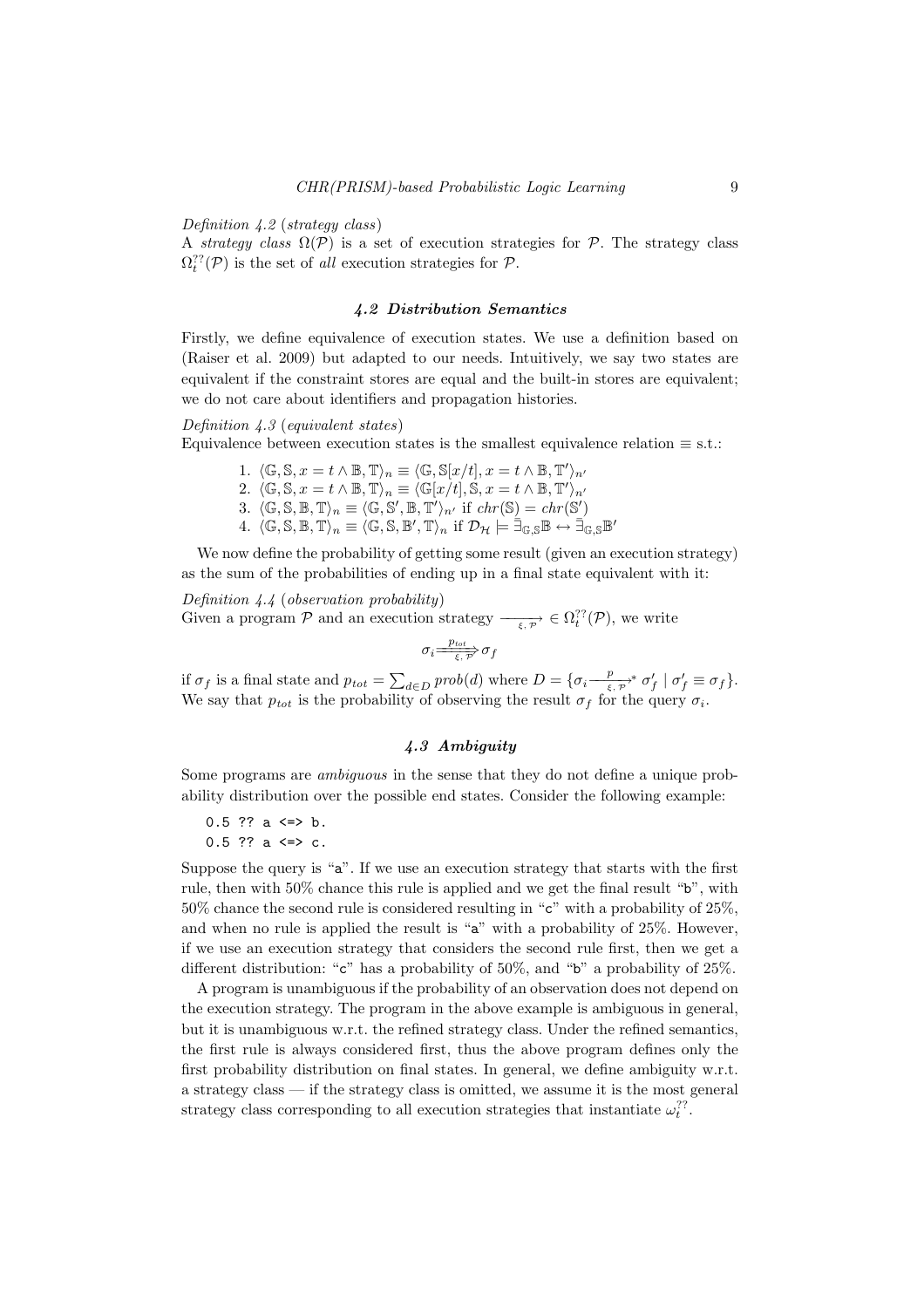### Definition 4.5 (unambiguous program)

A CHRISM program  $\mathcal P$  is unambiguous (w.r.t. a strategy class  $\Omega$ ) if, for all states  $\sigma_i, \sigma_f \in \Sigma^{\text{CHR}}$  and all execution strategies  $\frac{\sigma}{\epsilon_1, \gamma}, \frac{\sigma}{\epsilon_2, \gamma} \in \Omega$ , we have: if  $\sigma_i \stackrel{p_1}{\Longrightarrow}$  $\frac{p_1}{\xi_1, p} \sigma_f$  and  $\sigma_i = \frac{p_2}{\xi_2, p'}$  $\overrightarrow{\xi_2,\overrightarrow{p}}\sigma_f$  then  $p_1=p_2$ .

The distribution semantics (w.r.t. strategy class  $\Omega$ ) of an unambiguous (w.r.t.  $\Omega$ ) CHRISM program is defined for every query  $Q$  as the probability distribution over the equivalence classes of final states of derivations (of  $\Omega$ ).

Without specification of an execution strategy, ambiguous CHRiSM programs do not have a well-defined meaning — they don't define a unique probability distribution over the final states, but several distributions, depending on which execution strategy is used. Ambiguity can be reduced by using a more instantiated strategy class. The current CHRiSM system uses the refined semantics. Many programs that are ambiguous in general are unambiguous w.r.t. the refined strategy class, but not all of them. As a counterexample, consider the program consisting of the rule "0.5 ?? a,  $b(X) \leq b \leq c(X)$ " with the query " $b(1)$ ,  $b(2)$ , a". There are two ways to execute this program in the refined semantics: one in which the rule instantiation "a,  $b(1)$ " is considered first, and one in which the rule instantiation "a, b(2)" is considered first. According to the first execution strategy, the result is "c(1),  $b(2)$ " with a probability of 50%, "c(2),  $b(1)$ " with a probability of  $25\%$ , and "a,  $b(1)$ ,  $b(2)$ " with a probability of  $25\%$ . According to the second execution strategy the probabilities of the first two outcomes are switched.

Ambiguity vs. confluence. Ambiguity of CHRISM programs is related to confluence (Abdennadher et al. 1999) of CHR programs. A CHR program is confluent if for every query, all derivations (under the  $\omega_t$  semantics) lead to equivalent final states. Confluent CHR programs tend to correspond to unambiguous CHRiSM programs. For example, programs with only propagation rules are always confluent and unambiguous. However, confluence and unambiguity do not coincide. For example, a program consisting of the rule " $a \le 5$  b:0.5; c:0.5" is not confluent (because for the query "a" it has two non-equivalent final states) but it is unambiguous. Vice versa, some programs are confluent CHR programs while they are ambiguous CHRiSM programs. For example, consider the following program:

 $0.5$  ?? a  $\le$  b. 0.5 ?? a  $\leq$  > c.  $0.5$  ?? c <=> b.

If we ignore the probabilities and consider this as a regular CHR program, then we get a confluent program (all derivations for the query "a" end in the result "b"). However, as a CHRiSM program, it is ambiguous. If the execution strategy is such that the first rule is considered first for the query "a", then the probability of ending up with the result "b" is 67.5%. Using an execution strategy that considers the second rule first, the probability of getting "b" is only 50%. Therefore, the probability depends on the execution strategy and the program is ambiguous.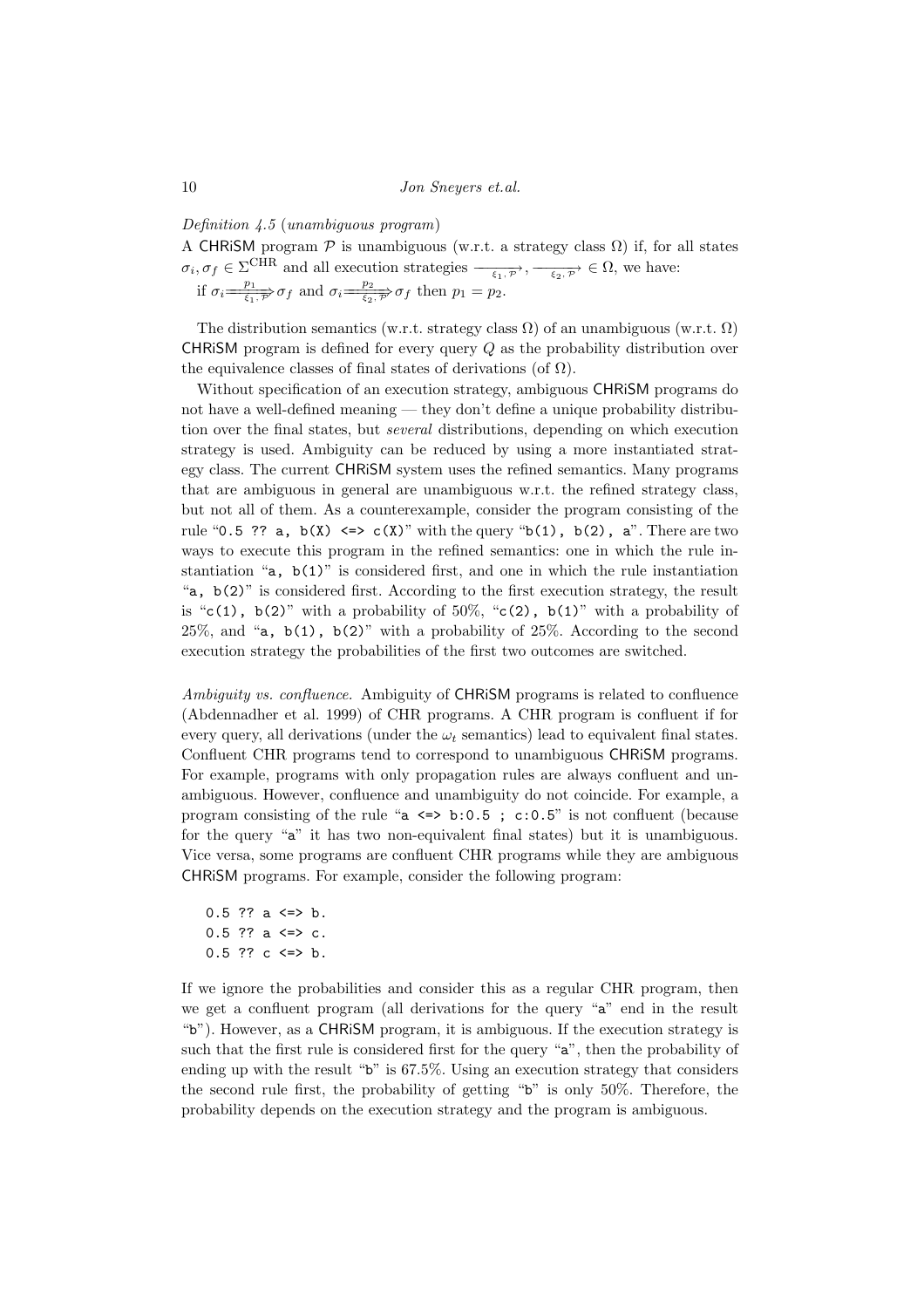### 5 Implementation of CHRiSM

The implementation of CHRiSM is based on a source-to-source transformation from CHRiSM rules to CHR(PRISM) rules. PRISM is implemented on top of B-Prolog, and several CHR systems are currently available for B-Prolog. In (Sneyers et al. 2009) we presented a prototype implementation of CHRiSM that used a naive  $CHR(PRISM)$  system based on  $toychr<sup>1</sup>$ , which is a rather naive implementation of (ground) CHR in pure Prolog. The current implementation of CHRISM<sup>2</sup> is based on the more advanced Leuven CHR system (Schrijvers and Demoen 2004).

# 5.1 PRISM

PRISM (Sato 2008) is a probabilistic logic programming language. It is an extension of Prolog with a probabilistic built-in multi-valued random switch (msw). A multi-valued switch atom msw(exp, Result) represents a probabilistic experiment named exp (a ground Prolog term), which produces an outcome Result. The set of possible outcomes for such an experiment is defined by means of a predicate values(term,  $[v1, \ldots, vn]$ ) and term unifies with exp. By default, a uniform distribution is assumed (all values are equally likely). Different probabilities can be assigned by means of  $set\_sw(term, [p1, ..., pn]).$ 

A PRISM program consists out of two parts, rules  $R$  and facts  $F$ . The facts  $F$ define a base probability distribution  $P_F$  on msw-atoms, by means of the values/2 and  $set\_sw/2$  predicates. The rules R are a set of definite clauses, which are allowed to contain the msw predicate in the body (but not in the head). This set of clauses R serves to extend the base distribution P to a distribution  $P_{DB}(\cdot)$  over the set of Herbrand interpretations: for each interpretation  $M$  of the msw terms, the probability  $P_F(M)$  is assigned to the interpretation I that is the least Herbrand model of  $R \cup M$  (distribution semantics).

# 5.2 Transformation to CHR(PRISM)

The transformation from CHRiSM to CHR(PRISM) is rather straightforward and can be done efficiently (linear time). We illustrate it by example. Consider again the rule "player(P)  $\le$  > choice(P) ?? rock(P) ; scissors(P) ; paper(P)" from Section 3.1. It is translated to the following CHR(PRISM) code:

 $values(choice(\_),[1,2,3])$ .  $player(P) \iff msw(choice(P), X),$  $(X=1->rock(P); X=2->scissors(P); X=3->paper(P)).$ 

Another example is the random graph rule from Section 3.2:

eval(3/(N-1)) ??  $nb\_nodes(N)$ ,  $node(A)$ ,  $node(B) == > edge(A, B)$ .

which gets translated to the following CHR(PRISM) code:

<sup>1</sup> by Gregory J. Duck, 2004. Download: http://www.cs.mu.oz.au/∼gjd/toychr/

<sup>2</sup> Download the CHRiSM system at http://people.cs.kuleuven.be/jon.sneyers/chrism/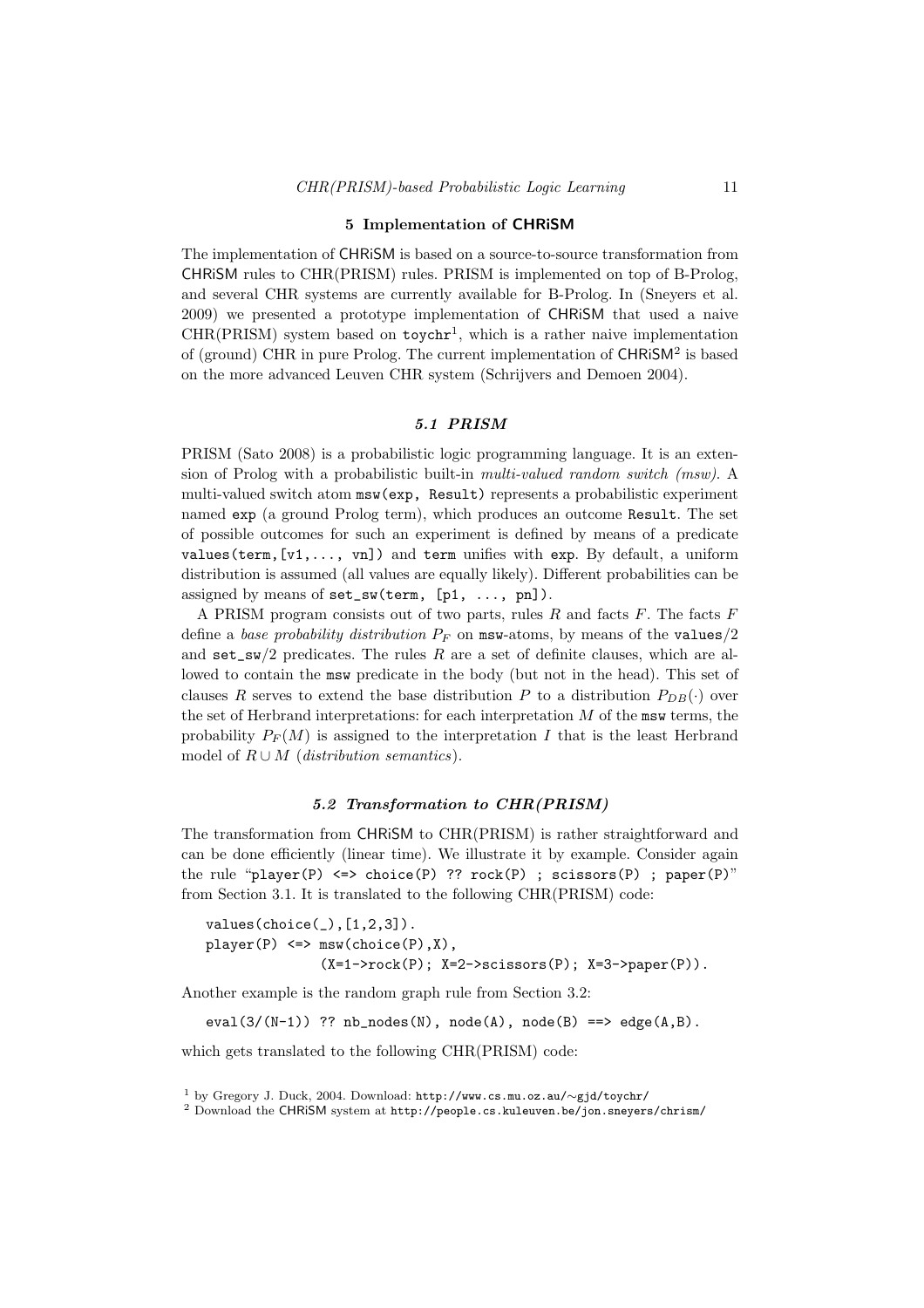12 *Jon Sneyers et.al.* 

```
values(experiment1,[1,2]).
nb\_nodes(N), node(A), node(B) ==P1 is 3/(N-1), P2 is 1-P1, set_sw(experiment1,[P1,P2]),
     msw(experiment1,X), (X=1 \rightarrow edge(A,B); X=2 \rightarrow true).
```
Probabilistic simplification rules and simpagation rules are a bit more tricky since it does not suffice to add a "nop"-disjunct like above. The reason is that any removed heads are removed from the constraint store as soon as the body is entered, and just reinserting the removed heads potentially causes nontermination. Putting the msw-test in the guard of the rule also does not work as expected. In sampling mode, this works fine, but when doing probability computations or learning, an unwanted behavior emerges because of the way PRISM implements explanation search. During explanation search, PRISM essentially redefines msw/2 such that it creates a choice point and tries all values. This causes the guard to always succeed and thus explanations that involve not firing a chance rule are erroneously missed. Hence some care has to be taken to translate such rules to PRISM code that behaves correctly. The solution we have adopted is to add a built-in to CHR to explicitly remove a constraint from the head of a rule. All CHRiSM rules are translated to propagation rules. The removed heads are explicitly removed in the body of the rule, but only in the branch in which the rule instance is actually applied.

# 6 Related Work

The idea of a probabilistic version of CHR is not new. In (Frühwirth et al. 2002), a probabilistic variant of CHR, called PCHR, was introduced. In PCHR, every rule gets a weight representing a relative probability. A rule is chosen randomly from all applicable rules, according to a probability distribution given by the normalized weights. For example, the following PCHR program implements a coin toss:

toss  $\leq$  >0.5: head. toss <=>0.5: tail.

One of the conceptual advantages of PCHR, at least from a theoretical point of view, is that its semantics instantiates the abstract operational semantics  $\omega_t$  of CHR (Sneyers et al. 2010): every PCHR derivation corresponds to some  $\omega_t$  derivation.

However, the semantics of PCHR may also lead to some confusion, since it is not so clear what the meaning of the rule weight really is. For example, consider again the above coin tossing example. For the query toss we get the answer head with 50% chance and otherwise tail, so one may be tempted to interpret weights as rule probabilities. However, if the second rule is removed from the program, we do not get the answer head with 50% chance, but with a probability of 100%. The reason is that the weights are normalized w.r.t. the sum of the weights of all applicable rules. As a result of this normalization, the actual probability of a rule can only be computed at runtime and by considering the full program. In other words, the probabilistic meaning of a single rule heavily depends on the rest of the PCHR program; there is no localized meaning. Also, adding weights to propagation rules is not very useful in practice.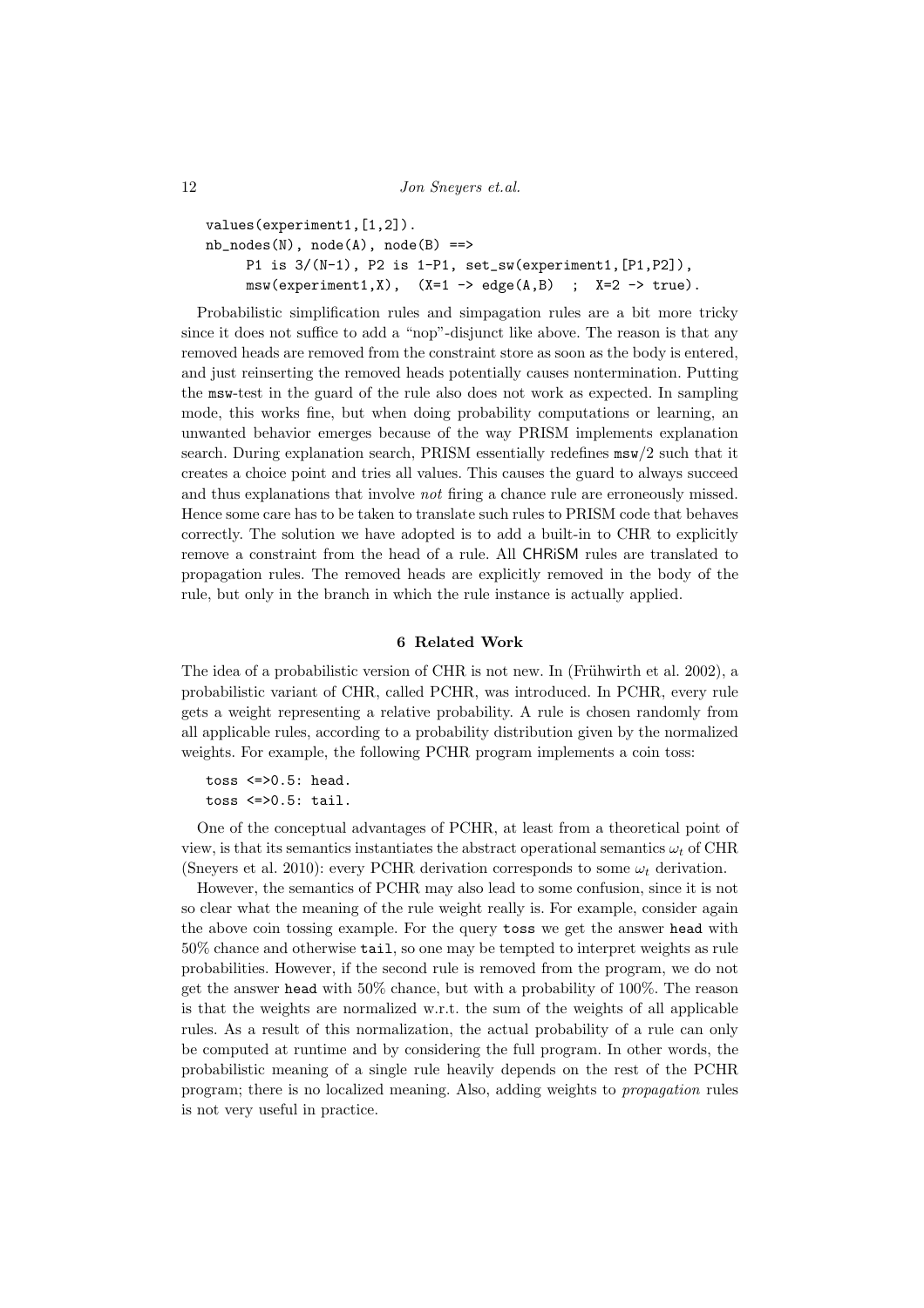The abstract semantics  $\omega_t$  of CHR can be instantiated to allow more execution control and more efficient implementations. However, the PCHR semantics, even though it conforms to  $\omega_t$ , cannot be instantiated in a similar way. The reason is that the semantics of PCHR refers to all applicable rules in order to randomly pick one. This conflicts fundamentally with the purpose of instantiations like the refined semantics, which consider only a small fragment of the set of applicable rules, e.g. only rules for the current active constraint occurrence.

The  $\omega_t^{??}$  semantics of CHRiSM differs from that of PCHR. In particular,  $\omega_t^{??}$ derivations do not always correspond to  $\omega_t$  derivations (although they do, in a sense, correspond to *unfinished*  $\omega_t$  derivations). However, the semantics of CHRISM can be instantiated since chance rules have a localized meaning: the application probability does not depend on the set of all applicable rules like in PCHR. As a result, it can be implemented efficiently and more execution control can be obtained.

Another advantage of CHRiSM over PCHR are the features inherited from PRISM, in particular probability computation and EM-learning. The existing PCHR implementation only supports probabilistic execution, i.e. sampling.

Probabilistic Logic Programming. There are numerous probabilistic extensions of logic programming. One particular family of such extensions is formed by CP-logic or LPADs, ProbLog, ICL, and PRISM itself (Sato 2008). All of these can be encoded in CHRiSM: in (Sneyers et al. 2009) we have shown that CP-logic (of which ProbLog, ICL, etc. are sublogics) can be encoded in CHRiSM in a compact and modular way.

Next to these "logic programming flavored" languages, there are also a number of formalisms that are inspired by Bayesian networks, such as BLP, RBN, CLP(BN), and Blog. Based on the encoding of Bayesian networks that we gave in Section 3.3, we can also translate BLPs to CHRiSM. RBNs, CLP(BN) and Blog would be more difficult, because they allow more complex probability distributions, for which CHRiSM currently does not offer support. (A more detailed description of these formalisms can be found in (Getoor and Taskar 2007).)

### 7 Potential Applications

Both PRISM and CHR have been successfully applied in a wide range of research fields. Since the features of PRISM and CHR are largely orthogonal, we can expect CHRiSM to be extremely suitable for applications at the intersection of the application areas of PRISM and CHR. One example of an application area at the intersection is abduction, which has been studied in the context of PRISM (Sato and Kameya 2002) and also in the context of CHR (Sneyers et al. (2010), Section 7.3.2). Computational linguistics and bio-informatics are two other domains in which both PRISM and CHR have proven to be very valuable tools (Sato 2008; Christiansen 2005; Christiansen and Lassen 2009).

Furthermore, in many application domains of CHR, there is clearly a potential for probabilistic extensions of the existing approaches, for instance to deal with uncertain information. Examples are (section numbers refer to Sneyers et al. (2010)): scheduling (Section 7.1.1), spatio-temporal reasoning and robotics (Section 7.1.2),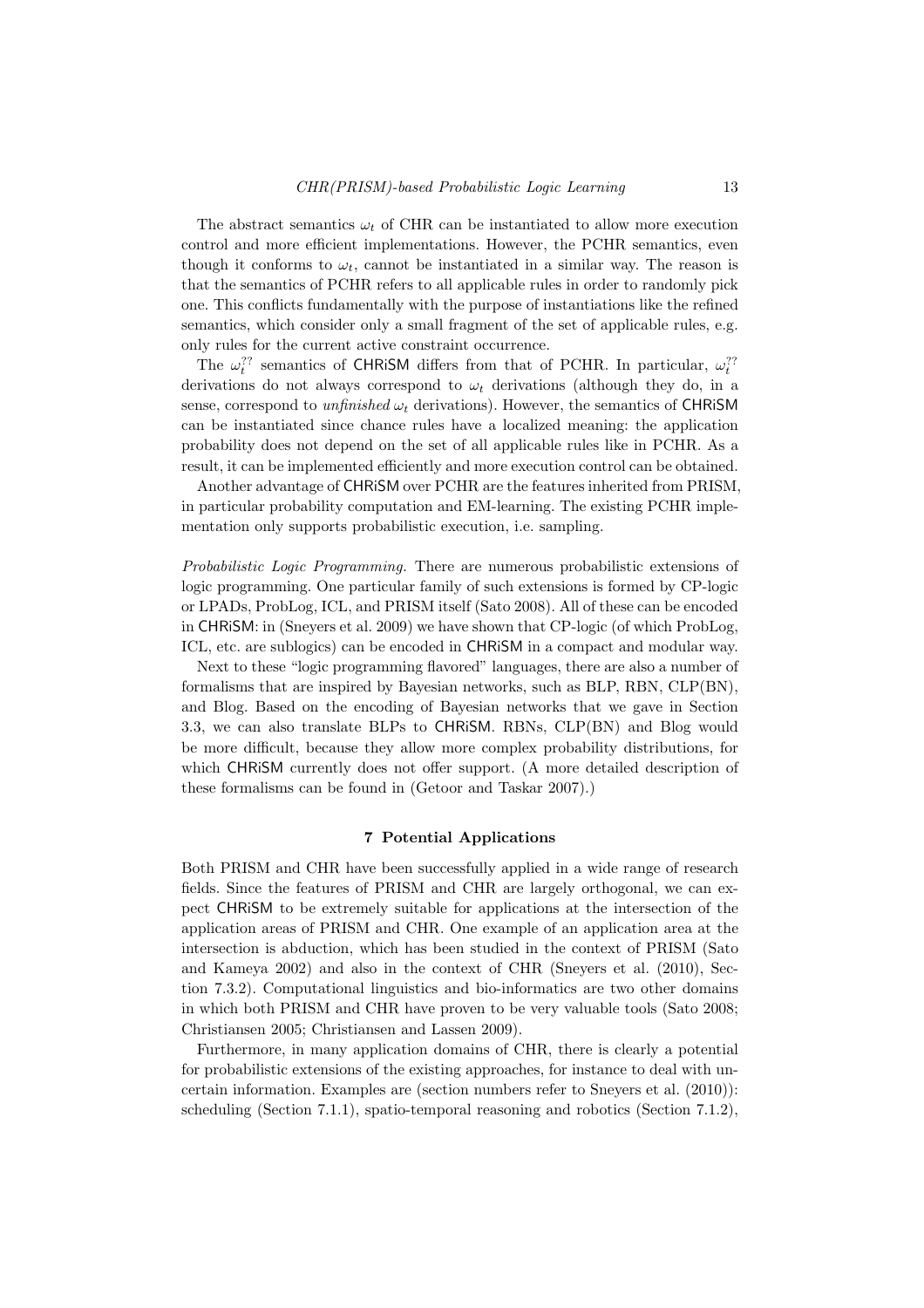multi-agent systems (Section 7.1.3), the semantic web (Section 7.1.4), type systems (Section 7.3.1), testing and verification (Section 7.3.5).

Another interesting application area is the automatic analysis and generation of music. In the past, we have used PRISM to analyse and generate music in a probabilistic setting (Sneyers et al. 2006). There are also several deterministic approaches based on constraints and strict rules (e.g. Boenn et al. (2008)). Preliminary results indicate that a combined approach, using CHRiSM, is very promising. In this application, sampling of a probabilistic model corresponds to music generation, while parameter learning from a training set corresponds to tuning the model to a specific genre or composer, and probability computation (or Viterbi computation) can be used for music classification.

# 8 Conclusion

In this exploratory paper, we have introduced a novel rule-based probabilistic-logic formalism called CHRiSM, which is based on a combination of CHR and PRISM. We have defined an operational semantics for arbitrary CHRiSM programs and a distribution semantics for unambiguous CHRiSM programs. We have illustrated the CHRiSM system by example and we have outlined some potential application areas in which CHRiSM can be used. Finally, we have sketched the implementation of the CHRiSM system and discussed related languages, in particular PCHR.

In our opinion, CHR has important advantages over Prolog, including complexitywise completeness and the expressivity of multi-headed rules. We expect CHRiSM to have the same advantages over plain PRISM.

There are several directions for future work. The notion of ambiguity and its relation to confluence has to be explored; in particular, the existence of a decidable ambiguity test (for terminating CHRiSM programs). Although the current implementation is sufficiently efficient for sampling, it is too naive for probability computation and learning, since those tasks require an efficient mechanism to find explanations (sequences of probabilistic choices) for observations. Improving the efficiency of explanation search is the topic of ongoing work (Sneyers 2010). Another limitation of the current implementation is that it only supports ground queries and observations. Finally, it would be interesting to transfer automatic CHR program generation techniques (e.g. Abdennadher et al. (2006)) to CHRiSM in order to obtain a system that supports not only parameter learning but also structure learning (rule learning).

### References

- ABDENNADHER, S., FRÜHWIRTH, T., AND MEUSS, H. 1999. Confluence and semantics of constraint simplification rules. Constraints 4, 2, 133–165.
- Abdennadher, S., Olama, A., Salem, N., and Thabet, A. 2006. ARM: Automatic Rule Miner. In LOPSTR 2006, G. Puebla, Ed. LNCS, vol. 4407. Springer, 17–25.
- BOENN, G., BRAIN, M., DE VOS, M., AND FFITCH, J. 2008. Automatic composition of melodic and harmonic music by answer set programming. In ICLP 2008, M. Garcia de la Banda and E. Pontelli, Eds. LNCS, vol. 5366. Springer, 160–174.